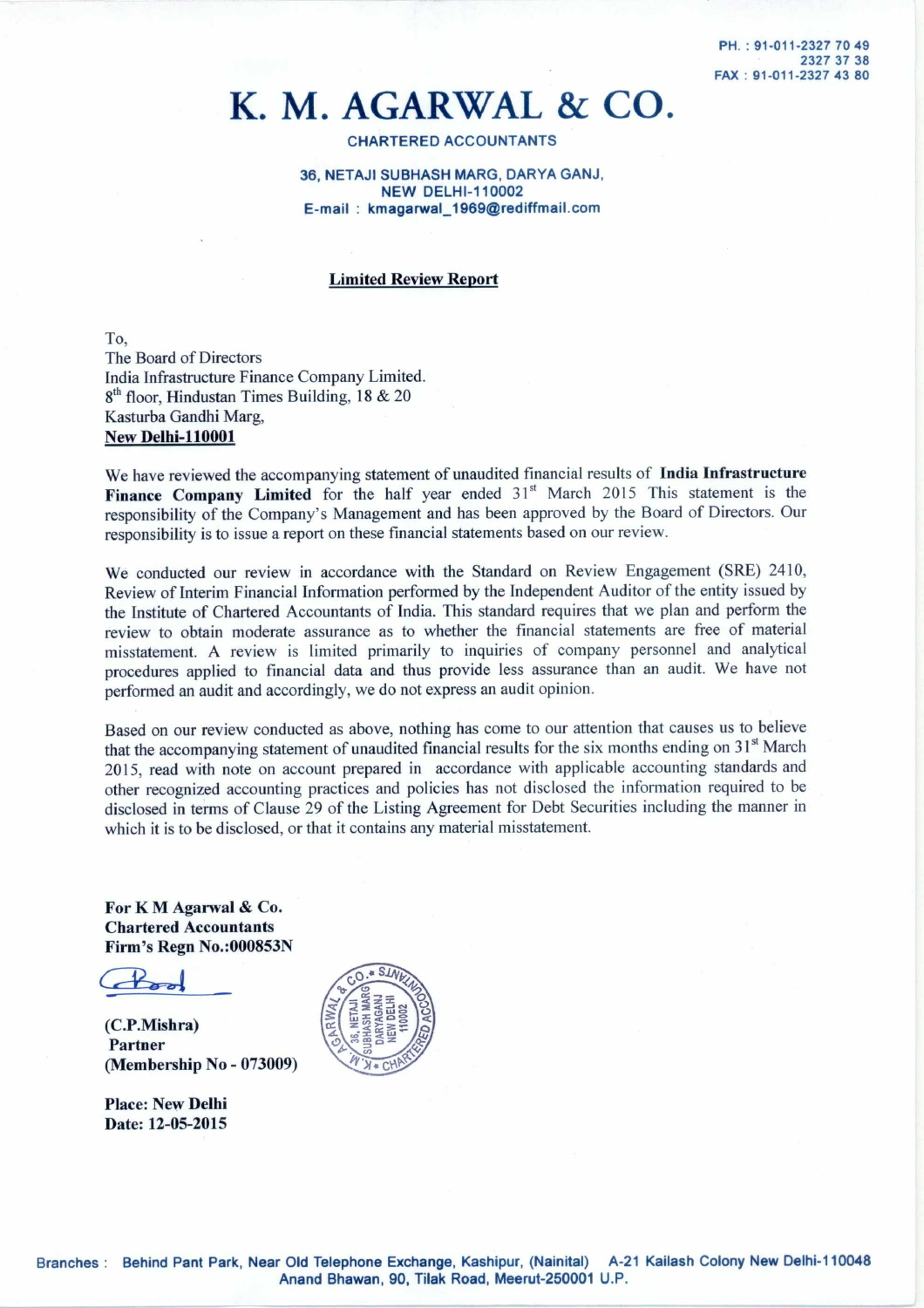### **INDIA INFRASTRUCTURE FINANCE COMPANY LIMITED**  (A Govt. of India Enterprise) **tr" FLOOR, HINDUSTAN TIMES BUILDING, 18&20, K.G. MARG, NEW DELHI - 110 001 Standalone Reviewed Financial Results for the Six Months/ Year ended 31st March 2015**

**CIN No. U67190DL2006G01144520** 

**Website: www.iifcl.org , E- mail: info@iifcl.org, Phone:91-11-23730270,23708263** 

|                |                                                                                               |                                            |                                           |                                        | ₹ in Lac                              |
|----------------|-----------------------------------------------------------------------------------------------|--------------------------------------------|-------------------------------------------|----------------------------------------|---------------------------------------|
| S.No.          | Particulars                                                                                   | 6 months ended<br>31/03/2015<br>(Reviewed) | 6 months ended<br>31/03/2014<br>(Audited) | Year ended<br>31/03/2015<br>(Reviewed) | Year ended<br>31/03/2014<br>(Audited) |
|                | Interest earned $(a) + (b) + (c)$                                                             | 193,342.89                                 | 203,479.77                                | 398,175.42                             | 388, 322.34                           |
| (a)            | Interest / discount on advances / bills                                                       | 134,289.05                                 | 139,096.43                                | 276,486.10                             | 276,439.31                            |
| (b)            | Income on Investments                                                                         | 879.48                                     | 918.11                                    | 1,768.94                               | 1,837.41                              |
| (c)            | Interest on Deposits with Banks                                                               | 58,174.36                                  | 63,465.23                                 | 119,920.38                             | 110,045.62                            |
| 2              | Other Income                                                                                  | 5,582.25                                   | 1,612.09                                  | 7.913.12                               | 3,411.67                              |
| 3              | Total Income (1+2)                                                                            | 198,925.14                                 | 205,091.86                                | 406,088.54                             | 391,734.01                            |
| 4              | Interest Expended                                                                             | 114,247.85                                 | 127,323.65                                | 230,593.24                             | 233,216.69                            |
| 5              | <b>Other Borrowing Costs</b>                                                                  | 671.73                                     | 6,226.56                                  | 4,428.90                               | 9,698.70                              |
| 6              | Foreign Exchange Fluctuation Loss/ (Gain)                                                     | 3,553.03                                   | (3,703.94)                                | 8,846.53                               | 19,899.34                             |
| $\overline{7}$ | Operating Expenses (i) + (ii) + (iii)                                                         | 27,975.43                                  | 1,672.26                                  | 29,693.94                              | 2,989.93                              |
| (i)            | <b>Employees Benefit Expenses</b>                                                             | 719.35                                     | 532.87                                    | 1,313.64                               | 1,027.19                              |
| (ii)           | Loan Amount Written off                                                                       | 23,834.62                                  |                                           | 23,834.62                              |                                       |
| (iii)          | <b>Other Operating Expenses</b>                                                               | 3,421.46                                   | 1,139.39                                  | 4,545.68                               | 1,962.74                              |
| 8              | Total Expenditure (4+5+6+7) excluding provisions and<br>contingencies                         | 146,448.04                                 | 131,518.53                                | 273,562.61                             | 265,804.66                            |
| $\overline{9}$ | Operating Profit before Provisions and Contingencies (3-8)                                    | 52,477.10                                  | 73,573.33                                 | 132,525.93                             | 125,929.35                            |
| 10             | Provisions (other than tax) and Contingencies                                                 | (5.459.28)                                 | 23.877.42                                 | 9.711.42                               | 32.443.84                             |
| 11             | <b>Exceptional Items</b>                                                                      |                                            |                                           |                                        |                                       |
| 12             | Profit from Ordinary Activities before Tax (9-10-11)                                          | 57,936.38                                  | 49,695.91                                 | 122,814.51                             | 93,485.51                             |
| 13             | <b>Tax Expense</b>                                                                            | 20,351.64                                  | 21,121.79                                 | 46,333.58                              | 41,343.03                             |
| 14             | Net Profit from Ordinary Activities after tax (12-13)                                         | 37,584.74                                  | 28,574.12                                 | 76,480.93                              | 52,142.48                             |
| 15             | Extraordinary items (net of tax expense)                                                      |                                            |                                           |                                        |                                       |
| 16             | Net Profit for the period (14-15)                                                             | 37,584.74                                  | 28,574.12                                 | 76,480.93                              | 52,142.48                             |
| 17(a)          | Paid up equity share capital (Face Value of ₹ 10 each) (wholly<br>owned by Govt. of India)    | 390,000.00                                 | 330,000.00                                | 390,000.00                             | 330,000.00                            |
| 18             | Reserves excluding Revaluation Reserves (as per Balance Sheet of<br>previous accounting year) | 290,759.41                                 | 248, 185. 14                              | 290.759.41                             | 248.185.14                            |
| 19             | <b>Analytical Ratios</b>                                                                      |                                            |                                           |                                        |                                       |
| (i)            | Capital Adequacy Ratio                                                                        |                                            |                                           | 27.11%                                 | 24.82%                                |
| (ii)           | Earning Per Share (EPS) (*Not Annualised)                                                     | $1.00*$                                    | 0.91                                      | 2.17                                   | 1.72                                  |
| 20             | <b>NPA Ratios</b>                                                                             |                                            |                                           |                                        |                                       |
| (a)            | Gross/Net NPA                                                                                 | 1.56                                       | 1.35                                      | 1.56                                   | 1.35                                  |
| (b)            | % of Gross/Net NPA                                                                            | 155.55%                                    | 135.32%                                   | 155.55%                                | 135.32%                               |
| (c)            | Return on Assets (*Not Annualised)                                                            | $0.97\%$ *                                 | $0.73\%$                                  | 1.97%                                  | 1.41%                                 |





 $\mathcal{h}_{2}$